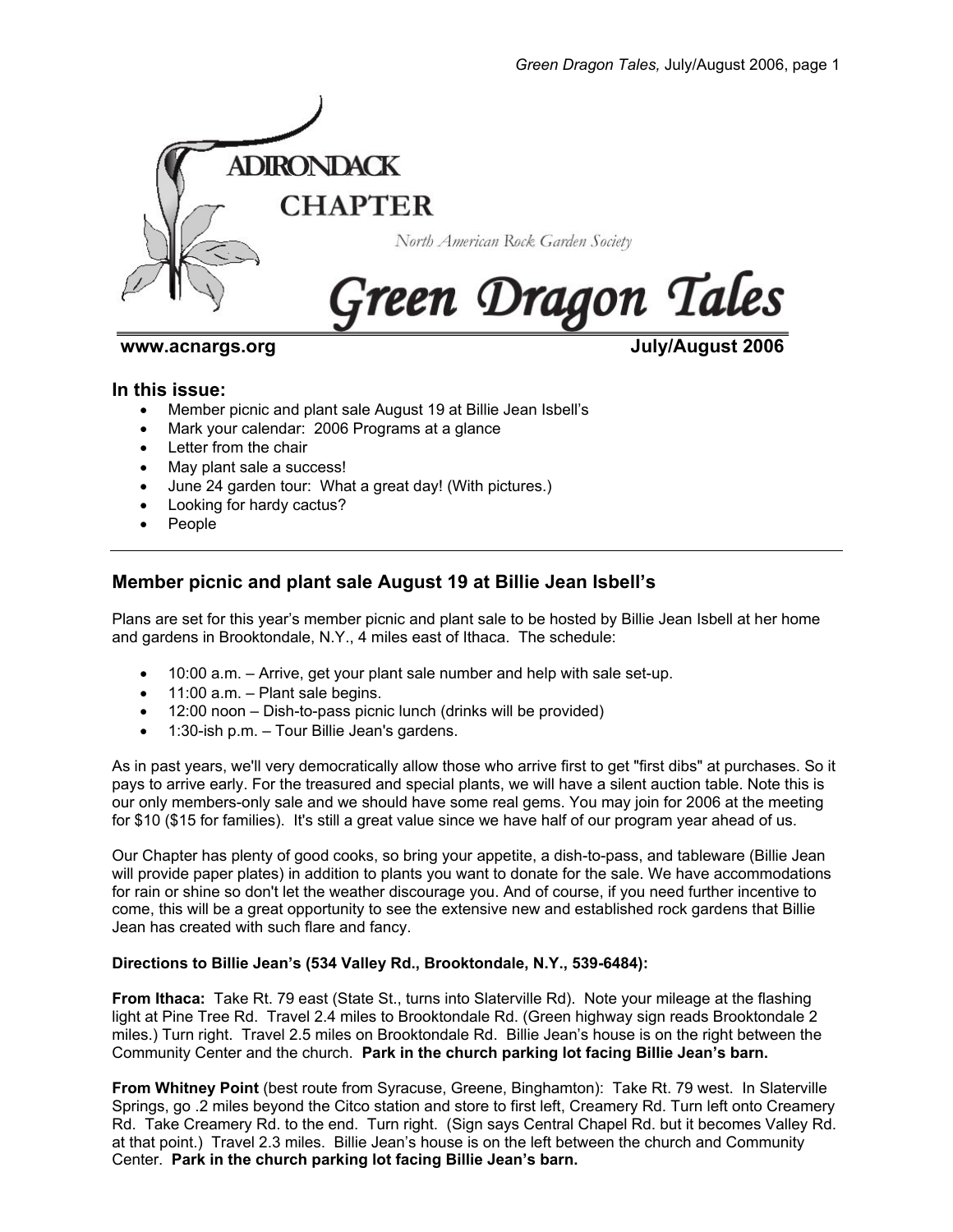## **Mark your calendar: 2006 Programs at a glance**

- August 19 Member picnic and plant sale, Billie Jean Isbell's, Brooktondale, N.Y.
- Sept. 16 Maria Galetti of Alpines Mont Echo, expert grower of extraordinary alpine and rock garden plants from Quebec. 404 Plant Science Building, Tower Rd., Cornell University.
- Oct. 21 Program TBA. 404 Plant Science.
- Nov. 11 Annual Meeting and dish-to-pass. 404 Plant Science.

Look for more details on these events in future issues of *The Green Dragon* and on our website: **www.acnargs.org**

# **Letter from the Chair**

It has been April since our last Chapter meeting and almost that long since our last newsletter. Nevertheless it has been a busy time. This is our combined July-August newsletter and is an attempt to catch you up on all that has happened and what is yet to come.

In this issue you will learn about our annual May plant sale sponsored by Cornell Cooperative Extension of Tompkins County. Gardeners turned out in droves and as usual our sale tables were busy. Hooray, we also attracted 11 new and re-joining members. I want to offer my thanks to all those who donated, worked, and bought plants. The sale was a great success. I'm very excited about some of the plants I purchased.

June 17, Nina Bassuk, director of the Urban Horticulture Institute at Cornell, led our green-cuttings workshop. Our classroom was filled to overflowing with registrants – not just our members but we opened the class to area gardeners as well. It was one of those hot, humid days that have become characteristic this summer so none of us minded getting wet at the misting benches. July 15, we re-grouped to pot up the cuttings that rooted. You may see some of the surplus offered at our August plant sale.

The next weekend, we held our second garden tour of the season, journeying to Syracuse and Oswego. We covered a few miles to the northern reaches of our membership to view the gardens of John Gilrein, Lida Black, and Ellen Hornig – each one a delight and inspiration.

But wait there's more! While we take a break in July (and finally some time to tend our own gardens), I encourage you to think ahead to our August 19 picnic and member-only sale. It will be great to get together again and to share our successes and challenges of this growing season, as well as to indulge in two of my passions – food and plants. Billie Jean Isbell is our host and I know she's been busy filling her newest garden with wonderful things. We are all in for a special treat!

I know there are some among us who were vulnerable to the floods that swept through central New York recently. My thoughts go out to you. And I hope the future holds a little less rain and a lot more sunshine. See you soon.

Happy gardening,

### *Carol Eichler, chair*

## **May plant sale a success!**

Thank you to all who donated and bought plants at the May plant sale at Ithaca High School. We raked in \$1929.32, up from last year's \$1,568.03! This money helps to pay for our program of speakers and events through the coming year. Thank you to all who chipped in to help setup and sell. Eleven new and renewing memberships was the icing on the cake. A job well done!

#### *David Mitchell, plant sale coordinator*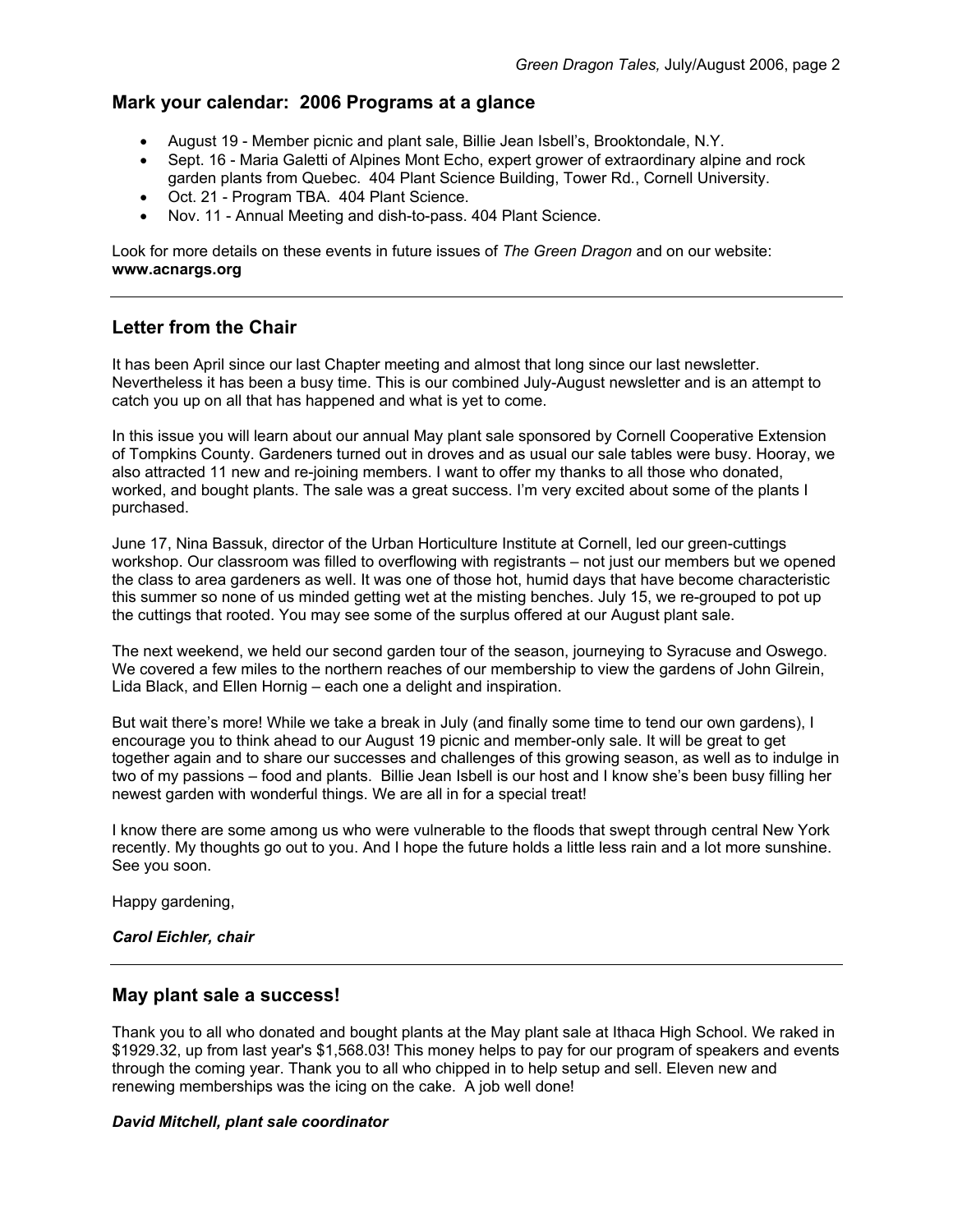# **June 24 garden tour: What a great day!**

Sat. June 24: What a great day for a garden tour! The sun was shining, a gentle breeze blowing, the company congenial and three private gardens and one public to view and admire. The gardens were a study in diversity and presented a variety of challenges to the owners.

John Gilrein's rural property is an evolving landscaping project that begins, literally, at the edge of the paved road. A fully mature rock garden clothes the slope between the house and the garage. Continuing down-slope into a naturalized semi- wooded area, mowed pathways lure you toward a sizable pond stocked with goldfish and water lilies. The pond evokes images of quiet summer evenings, perhaps a swim, and absolutely a game of hide and seek. What an idyllic place to raise children, but with the ground work well-laid to add more plantings as the children mature. Thank you John for sharing your garden and your visions for the future as well as your memories in the form of a photo album that documents the development of your property. Thanks also for the plants you gave us and as if that isn't enough may I beg you for the recipe for the cookies?

Lida Black's city garden in Syracuse is a model of ingenuity and enterprise. Working on a nearly perpendicular slope along one side of her driveway that would challenge a mountain goat, she has created a natural tufa garden. Thankfully, she provides gently angled steps from the sidewalk to the house. Rounding the corner one is surprised to find a totally secluded garden refuge that invites solitary meditation or a quiet gathering of good friends. Relatively small in square feet, this garden packs a big whallop! The perfectly scaled two-level pool and the sound of the connecting waterfall lulls the senses. Do the plantings complement the setting or the reverse? Lida's garden strikes a perfect balance. She certainly meets the challenge of what most would consider a difficult property.

Thornden Park in Syracuse showcases a large rose garden that was a riot of color when we were there and has a wide variety of cultivars. If anyone is interested in researching roses this is a good place to start.

The prize at the end of the drive to Oswego was worth the trip there. Ellen Hornig is highly regarded in horticultural circles and respected for her knowledge. Her garden mirrors her reputation. She showcased the exotic alongside the mundane. She uses existing trees and augments those with cleverly placed vertical species to create a subtle guide to paths beckoning the wanderer to explore what is around the next bend. The planted areas flow from well defined beds to a more free form wild area, an open meadow boasting a pond and back toward the house and the greenhouses that comprises her business. Throughout the landscape, one senses a respect for all plants regardless of size, popularity, rare or commonplace. Can't wait to see what she brings back from South Africa.

Our group ended the day at Rudy's Stand on the shore of Lake Ontario where we ate out of doors, enjoyed the good food and great conversation. What better way for rock gardeners to remember a pleasurable day than to lift some rocks from the shore to transplant to our gardens.

*Alice Davis, garden trip/tours co-coordinator* 

# **April tour gallery:**



George Erdman awaits the arrival of the April tour to his garden in Endicott.



Troughs bordering George's driveway.



Rick Lowenstein in his Walton garden.



Rick explains his plantings to April tour participants.